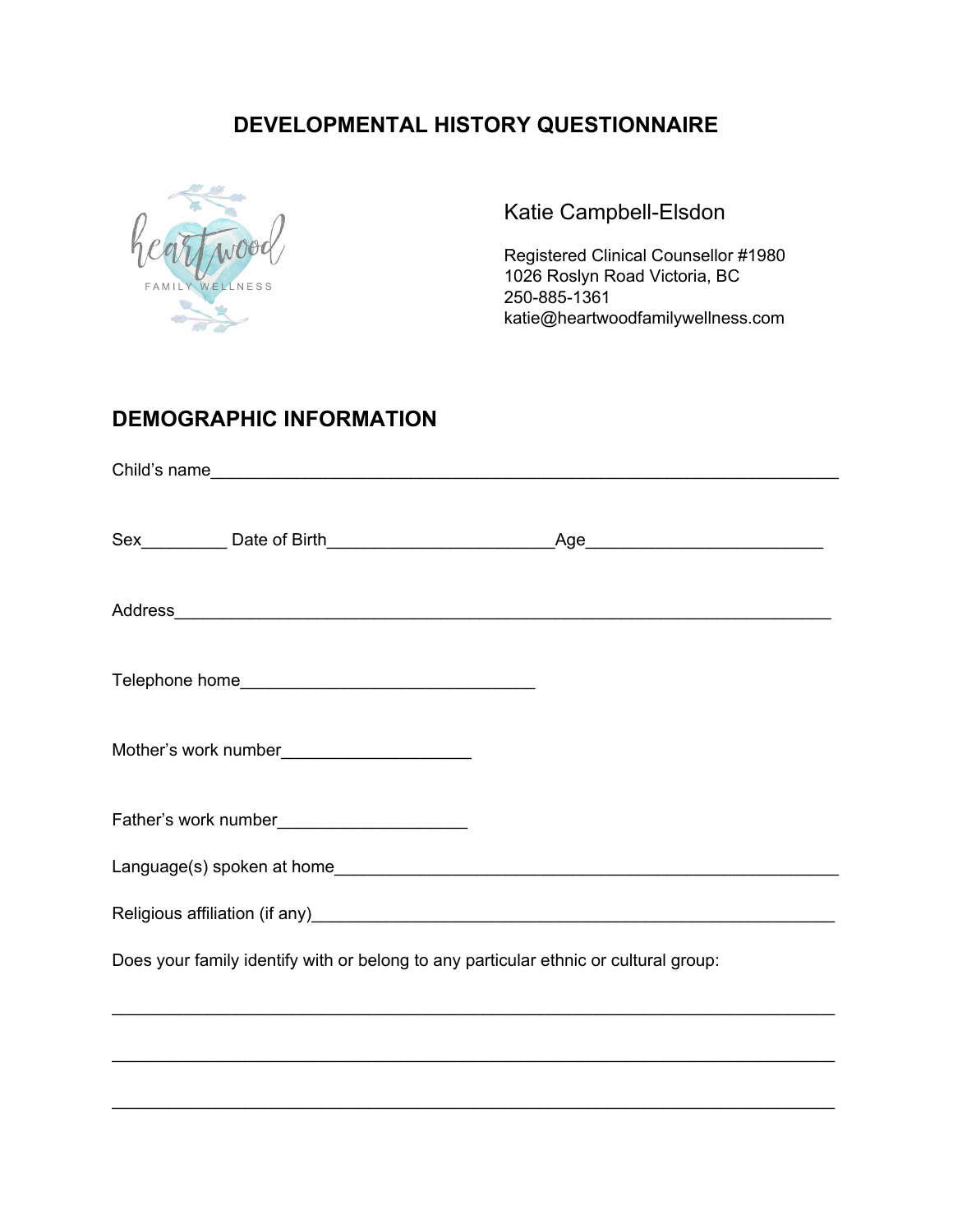# **FAMILY COMPOSITION**

Please list all individuals who currently live with the child:

| Name | Sex | Age | Relationship to child | Education | Occupation |
|------|-----|-----|-----------------------|-----------|------------|
|      |     |     |                       |           |            |
|      |     |     |                       |           |            |
|      |     |     |                       |           |            |
|      |     |     |                       |           |            |
|      |     |     |                       |           |            |
|      |     |     |                       |           |            |
|      |     |     |                       |           |            |
|      |     |     |                       |           |            |
|      |     |     |                       |           |            |

Please list immediate family members not living in the home (for example, biological parent, step/biological brothers or sisters):

| Name | Sex | Age | Relationship to child | Education | Occupation |
|------|-----|-----|-----------------------|-----------|------------|
|      |     |     |                       |           |            |
|      |     |     |                       |           |            |
|      |     |     |                       |           |            |
|      |     |     |                       |           |            |
|      |     |     |                       |           |            |
|      |     |     |                       |           |            |
|      |     |     |                       |           |            |
|      |     |     |                       |           |            |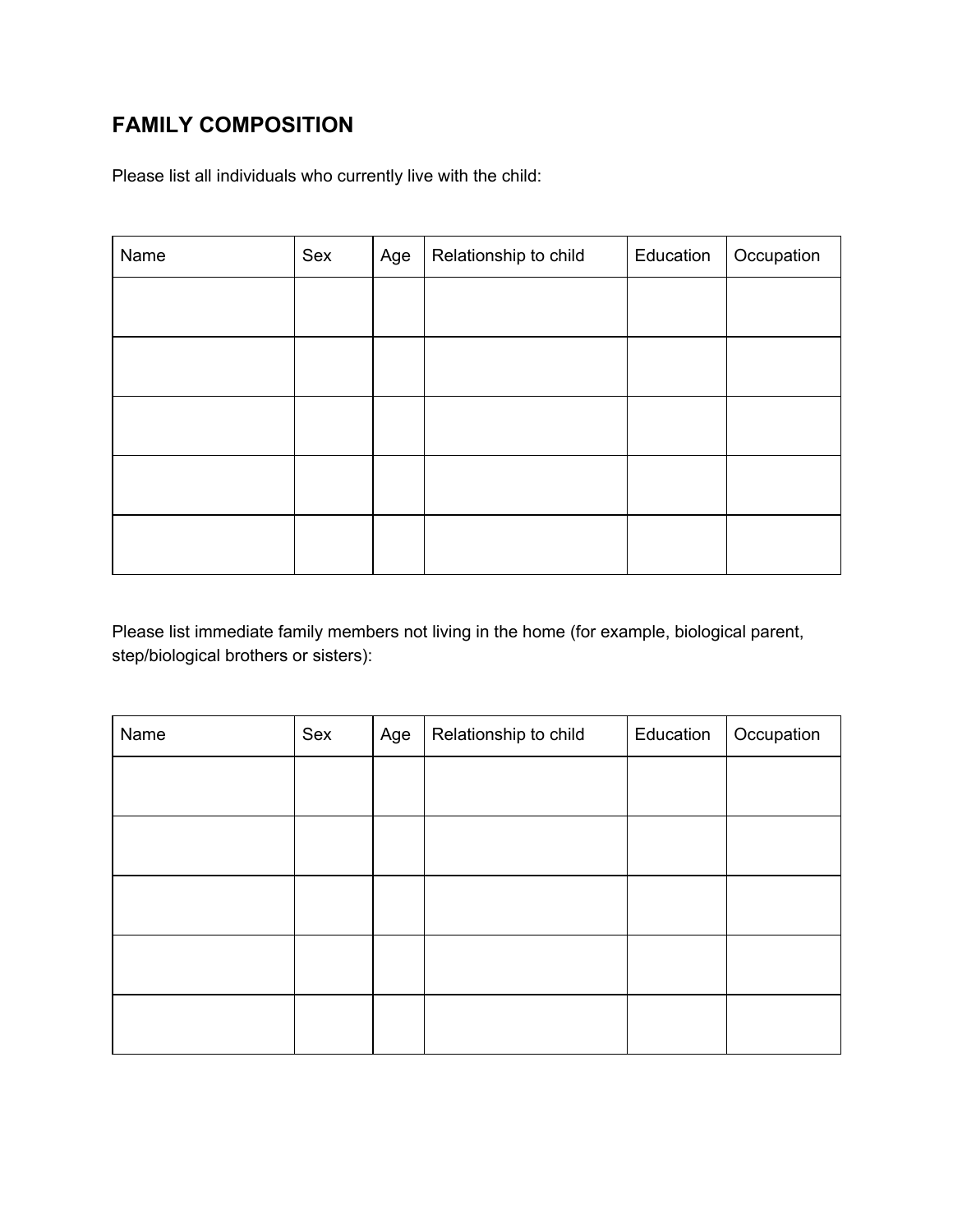Please list close family members who are deceased (parent, grandparents, brothers, sisters, others):

| Name | Relationship to child | Month/year<br>of death | Cause of<br>death | sudden or<br>after long<br>illness | Education | Occupation |
|------|-----------------------|------------------------|-------------------|------------------------------------|-----------|------------|
|      |                       |                        |                   |                                    |           |            |
|      |                       |                        |                   |                                    |           |            |
|      |                       |                        |                   |                                    |           |            |
|      |                       |                        |                   |                                    |           |            |
|      |                       |                        |                   |                                    |           |            |

## **PARENTS**

Are biological/adoptive parents:

| $\Box$ married                                                                    |                                                                                                                                                                                                                                | $\Box$ common-law $\Box$ separated $\Box$ divorced |  |  |  |  |  |  |
|-----------------------------------------------------------------------------------|--------------------------------------------------------------------------------------------------------------------------------------------------------------------------------------------------------------------------------|----------------------------------------------------|--|--|--|--|--|--|
| Have not lived together since birth of child___ other (explain)__________________ |                                                                                                                                                                                                                                |                                                    |  |  |  |  |  |  |
|                                                                                   | Is the child adopted? If so, when? If so a state of the state of the state of the state of the state of the state of the state of the state of the state of the state of the state of the state of the state of the state of t |                                                    |  |  |  |  |  |  |
|                                                                                   | If biological parents are separated when did separation occur?                                                                                                                                                                 |                                                    |  |  |  |  |  |  |
| If separated, has either biological/adoptive parent remarried?                    |                                                                                                                                                                                                                                |                                                    |  |  |  |  |  |  |
|                                                                                   |                                                                                                                                                                                                                                |                                                    |  |  |  |  |  |  |

Years of current marriage or union:\_\_\_\_\_\_\_\_\_\_\_\_\_\_\_\_\_\_\_\_\_\_\_\_\_\_\_\_\_\_\_\_\_\_\_\_\_\_\_\_\_\_\_\_\_\_\_\_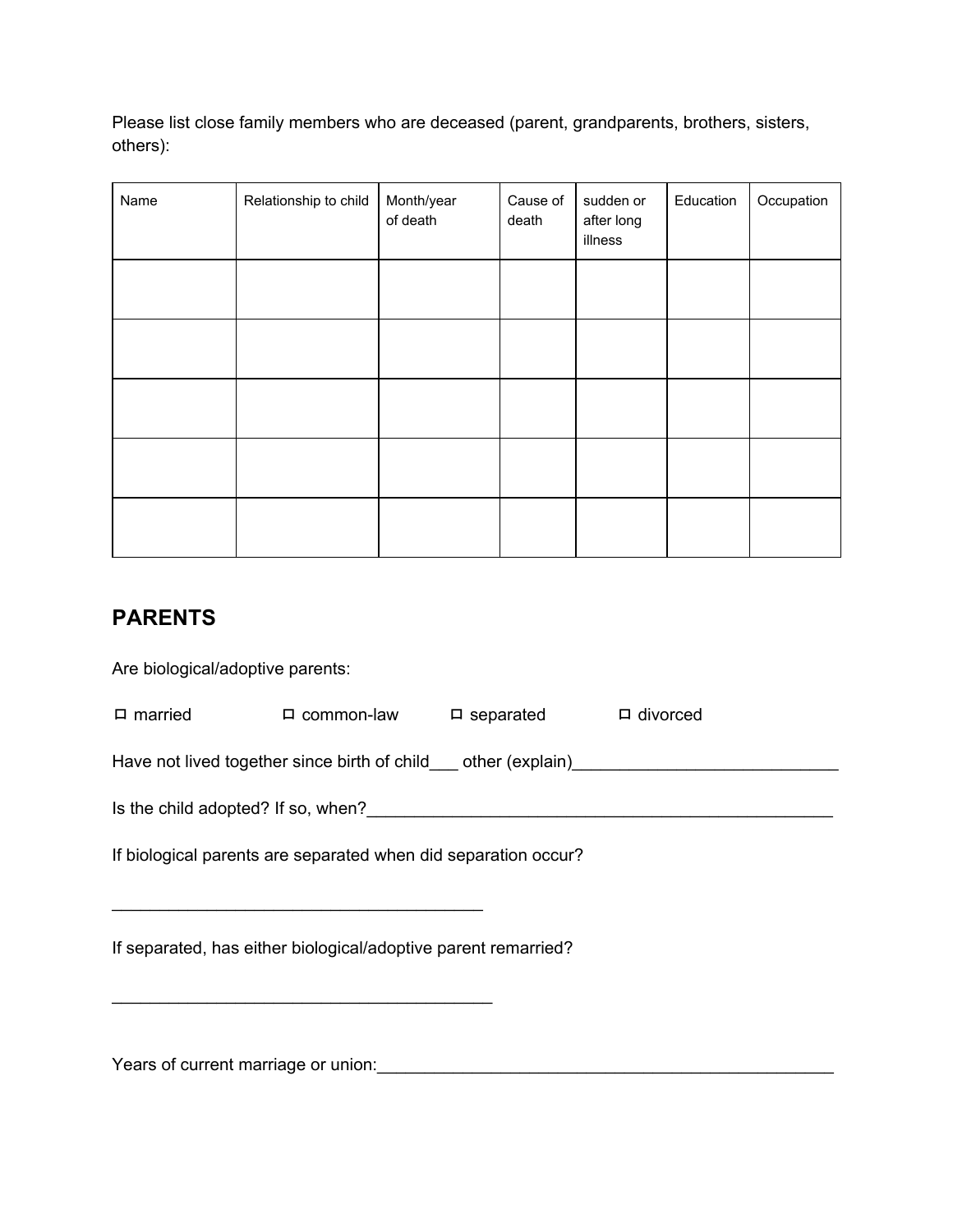Is the child the product of a current or previous union? If either spouse/partner has been married previously, please indicate the following:

Length of father's previous marriage example and the contract of the contract of the contract of the contract of the contract of the contract of the contract of the contract of the contract of the contract of the contract

If widowed, please give date of spouse's death

Other information about your spousal relationship that might affect this child:

### **PROBLEM IDENTIFICATION**

Please describe in your own words the problem for which you are seeking advice/assessment/therapy:

What do you think is the cause of this problem: \_\_\_\_\_\_\_\_\_\_\_\_\_\_\_\_\_\_\_\_\_\_\_\_\_\_\_\_\_\_\_\_\_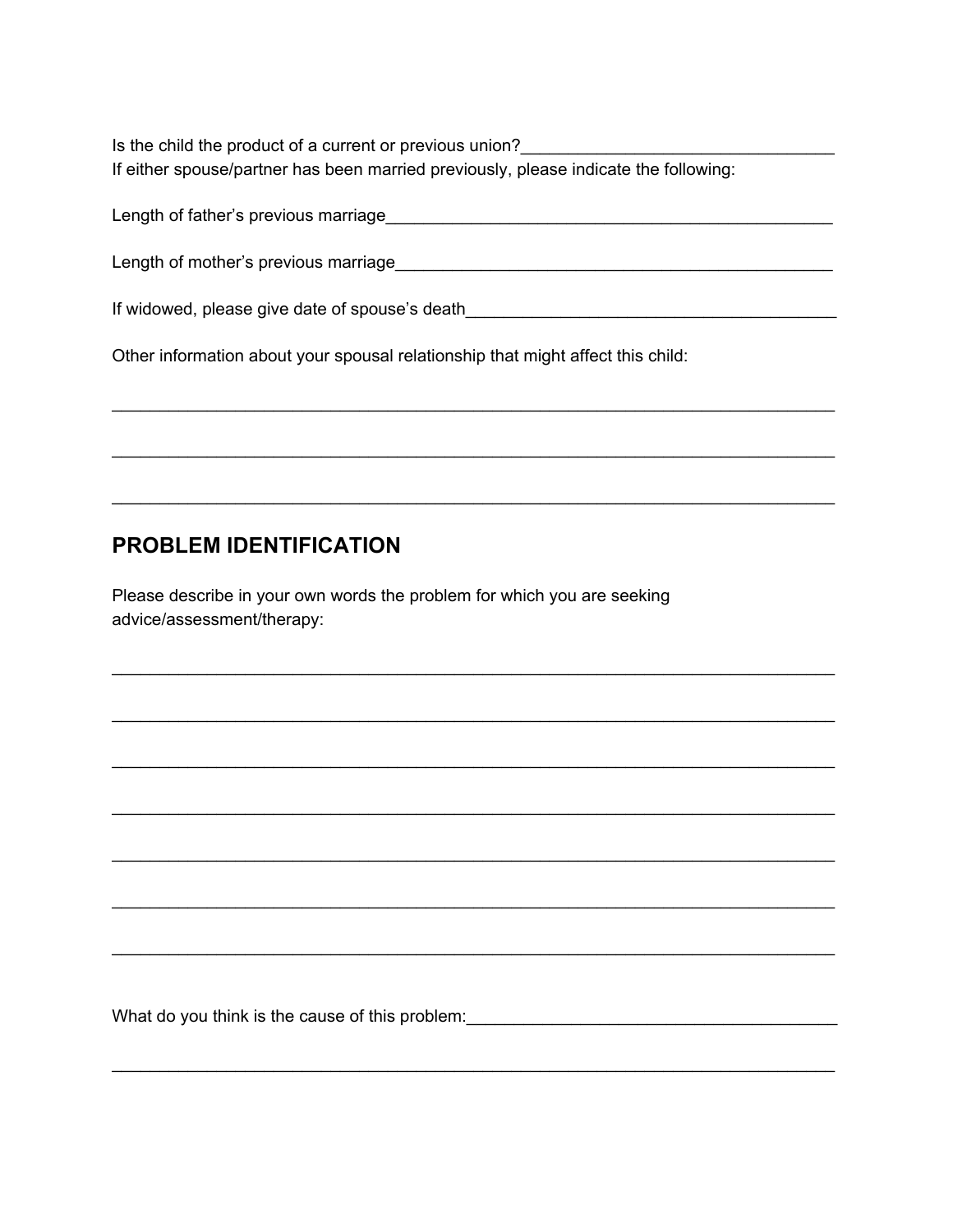To date, what steps have you taken to deal with your concerns?

In what ways has this problem affected your family?

One problem may be related to or influenced by different family situations. Has your family experienced any of the following circumstances in the past two years?

\_\_\_\_\_\_\_\_\_\_\_\_\_\_\_\_\_\_\_\_\_\_\_\_\_\_\_\_\_\_\_\_\_\_\_\_\_\_\_\_\_\_\_\_\_\_\_\_\_\_\_\_\_\_\_\_\_\_\_\_\_\_\_\_\_\_\_\_\_\_\_\_\_\_\_\_

\_\_\_\_\_\_\_\_\_\_\_\_\_\_\_\_\_\_\_\_\_\_\_\_\_\_\_\_\_\_\_\_\_\_\_\_\_\_\_\_\_\_\_\_\_\_\_\_\_\_\_\_\_\_\_\_\_\_\_\_\_\_\_\_\_\_\_\_\_\_\_\_\_\_\_\_

\_\_\_\_\_\_\_\_\_\_\_\_\_\_\_\_\_\_\_\_\_\_\_\_\_\_\_\_\_\_\_\_\_\_\_\_\_\_\_\_\_\_\_\_\_\_\_\_\_\_\_\_\_\_\_\_\_\_\_\_\_\_\_\_\_\_\_\_\_\_\_\_\_\_\_\_

\_\_\_\_\_\_\_\_\_\_\_\_\_\_\_\_\_\_\_\_\_\_\_\_\_\_\_\_\_\_\_\_\_\_\_\_\_\_\_\_\_\_\_\_\_\_\_\_\_\_\_\_\_\_\_\_\_\_\_\_\_\_\_\_\_\_\_\_\_\_\_\_\_\_\_\_

\_\_\_\_\_\_\_\_\_\_\_\_\_\_\_\_\_\_\_\_\_\_\_\_\_\_\_\_\_\_\_\_\_\_\_\_\_\_\_\_\_\_\_\_\_\_\_\_\_\_\_\_\_\_\_\_\_\_\_\_\_\_\_\_\_\_\_\_\_\_\_\_\_\_\_\_

\_\_\_\_\_\_\_\_\_\_\_\_\_\_\_\_\_\_\_\_\_\_\_\_\_\_\_\_\_\_\_\_\_\_\_\_\_\_\_\_\_\_\_\_\_\_\_\_\_\_\_\_\_\_\_\_\_\_\_\_\_\_\_\_\_\_\_\_\_\_\_\_\_\_\_\_

\_\_\_\_\_\_\_\_\_\_\_\_\_\_\_\_\_\_\_\_\_\_\_\_\_\_\_\_\_\_\_\_\_\_\_\_\_\_\_\_\_\_\_\_\_\_\_\_\_\_\_\_\_\_\_\_\_\_\_\_\_\_\_\_\_\_\_\_\_\_\_\_\_\_\_\_

| $\Box$ Separation                                                               | $\Box$ Illness of family member | $\Box$ Divorce            |  |  |  |  |
|---------------------------------------------------------------------------------|---------------------------------|---------------------------|--|--|--|--|
| $\Box$ Change of residence                                                      | $\Box$ Conflict in the home     | $\Box$ Loss/Change of job |  |  |  |  |
| $\Box$ Drug or alcohol abuse                                                    | $\Box$ Legal problems           |                           |  |  |  |  |
| $\Box$ Addition to the household (birth of child, grandparent, nanny, relative) |                                 |                           |  |  |  |  |
| Other problems or stressors (please explain)                                    |                                 |                           |  |  |  |  |

\_\_\_\_\_\_\_\_\_\_\_\_\_\_\_\_\_\_\_\_\_\_\_\_\_\_\_\_\_\_\_\_\_\_\_\_\_\_\_\_\_\_\_\_\_\_\_\_\_\_\_\_\_\_\_\_\_\_\_\_\_\_\_\_\_\_\_\_\_\_\_\_\_\_\_\_

\_\_\_\_\_\_\_\_\_\_\_\_\_\_\_\_\_\_\_\_\_\_\_\_\_\_\_\_\_\_\_\_\_\_\_\_\_\_\_\_\_\_\_\_\_\_\_\_\_\_\_\_\_\_\_\_\_\_\_\_\_\_\_\_\_\_\_\_\_\_\_\_\_\_\_\_

\_\_\_\_\_\_\_\_\_\_\_\_\_\_\_\_\_\_\_\_\_\_\_\_\_\_\_\_\_\_\_\_\_\_\_\_\_\_\_\_\_\_\_\_\_\_\_\_\_\_\_\_\_\_\_\_\_\_\_\_\_\_\_\_\_\_\_\_\_\_\_\_\_\_\_\_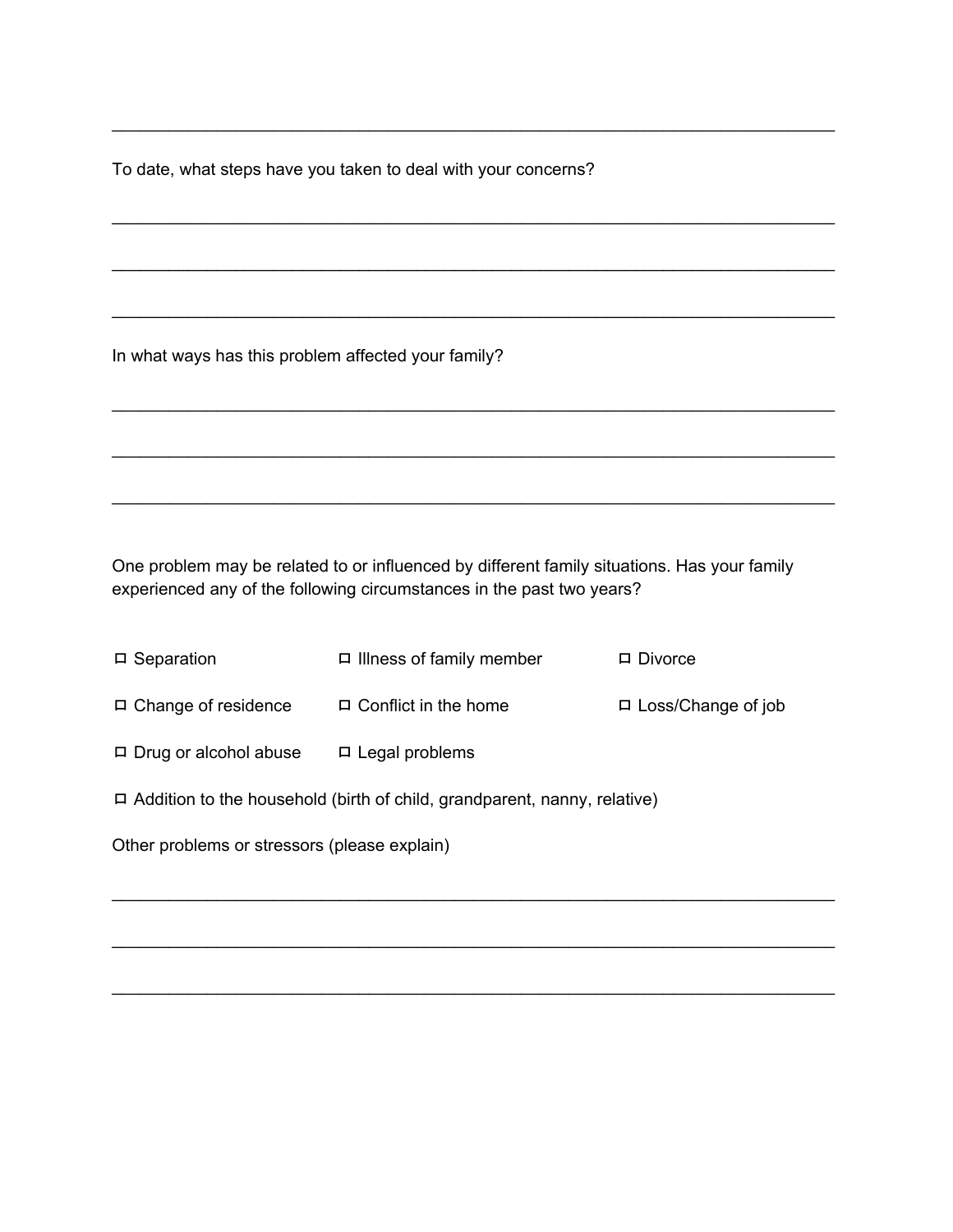#### **FAMILY MEDICAL HISTORY**

Have any family members or relatives experienced learning disabilities, attention problems, depression, anxiety, drug addiction, mental illness, suicidal concerns, or other social/emotional difficulties?

ロ yes ロ no

If yes, please explain \_\_\_\_\_\_\_\_\_\_\_\_\_\_\_\_\_\_\_\_\_\_\_\_\_\_\_\_\_\_\_\_\_\_\_\_\_\_\_\_\_\_\_\_\_\_\_\_\_\_\_\_\_\_\_\_\_\_\_

What serious physical or psychiatric illnesses, accidents, surgeries has your family had to cope with?

\_\_\_\_\_\_\_\_\_\_\_\_\_\_\_\_\_\_\_\_\_\_\_\_\_\_\_\_\_\_\_\_\_\_\_\_\_\_\_\_\_\_\_\_\_\_\_\_\_\_\_\_\_\_\_\_\_\_\_\_\_\_\_\_\_\_\_\_\_\_\_\_\_\_\_\_

\_\_\_\_\_\_\_\_\_\_\_\_\_\_\_\_\_\_\_\_\_\_\_\_\_\_\_\_\_\_\_\_\_\_\_\_\_\_\_\_\_\_\_\_\_\_\_\_\_\_\_\_\_\_\_\_\_\_\_\_\_\_\_\_\_\_\_\_\_\_\_\_\_\_\_\_

\_\_\_\_\_\_\_\_\_\_\_\_\_\_\_\_\_\_\_\_\_\_\_\_\_\_\_\_\_\_\_\_\_\_\_\_\_\_\_\_\_\_\_\_\_\_\_\_\_\_\_\_\_\_\_\_\_\_\_\_\_\_\_\_\_\_\_\_\_\_\_\_\_\_\_\_

| Name | Diagnosis | Year began | Duration of<br>treatment | Present<br>condition |
|------|-----------|------------|--------------------------|----------------------|
|      |           |            |                          |                      |
|      |           |            |                          |                      |
|      |           |            |                          |                      |
|      |           |            |                          |                      |

\_\_\_\_\_\_\_\_\_\_\_\_\_\_\_\_\_\_\_\_\_\_\_\_\_\_\_\_\_\_\_\_\_\_\_\_\_\_\_\_\_\_\_\_\_\_\_\_\_\_\_\_\_\_\_\_\_\_\_\_\_\_\_\_\_\_\_\_\_\_\_\_\_\_\_\_

#### **PARENTING**

Describe what you see as your strengths and challenges as a parent?

Mother\_\_\_\_\_\_\_\_\_\_\_\_\_\_\_\_\_\_\_\_\_\_\_\_\_\_\_\_\_\_\_\_\_\_\_\_\_\_\_\_\_\_\_\_\_\_\_\_\_\_\_\_\_\_\_\_\_\_\_\_\_\_\_\_\_\_\_\_\_\_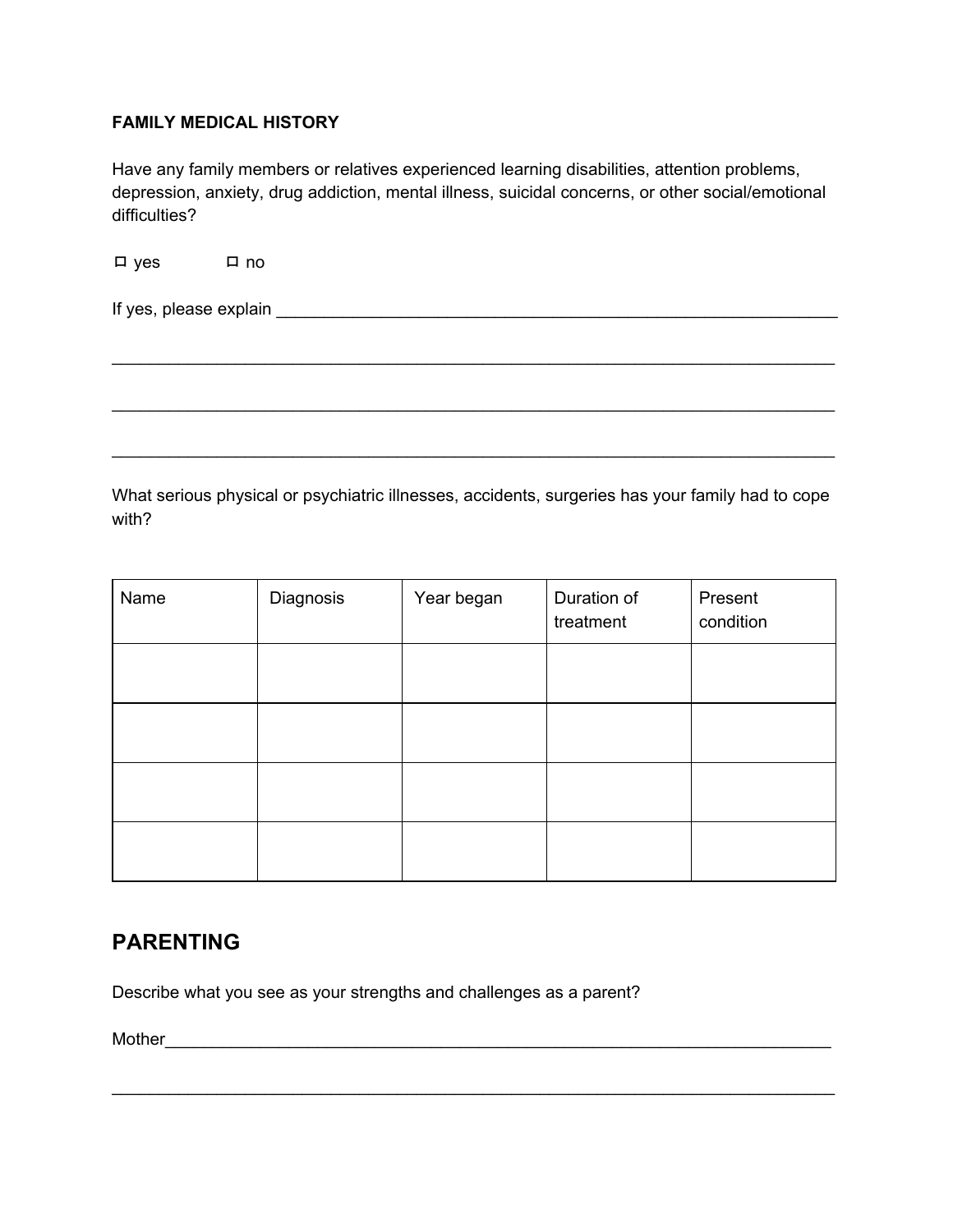Father **Example 20**  $\sim$  2008  $\sim$  2008  $\sim$  2008  $\sim$  2008  $\sim$  2008  $\sim$  2008  $\sim$  2008  $\sim$  2008  $\sim$  2008  $\sim$  2008  $\sim$  2008  $\sim$  2008  $\sim$  2008  $\sim$  2008  $\sim$  2008  $\sim$  2008  $\sim$  2008  $\sim$  2008  $\sim$  2008  $\sim$  2008  $\$ 

What do you see as your child's personal strengths (his or her strong points)?

#### **DEVELOPMENTAL/MEDICAL HISTORY**

Family physician **Family physician** Pediatrician\_\_\_\_\_\_\_\_\_\_\_\_\_\_\_\_\_\_\_\_\_\_\_\_\_\_\_\_\_\_\_\_\_\_\_\_\_\_\_\_\_\_\_\_\_\_\_\_\_\_\_\_\_\_\_\_\_\_\_\_\_\_\_\_\_\_\_

\_\_\_\_\_\_\_\_\_\_\_\_\_\_\_\_\_\_\_\_\_\_\_\_\_\_\_\_\_\_\_\_\_\_\_\_\_\_\_\_\_\_\_\_\_\_\_\_\_\_\_\_\_\_\_\_\_\_\_\_\_\_\_\_\_\_\_\_\_\_\_\_\_\_\_\_

\_\_\_\_\_\_\_\_\_\_\_\_\_\_\_\_\_\_\_\_\_\_\_\_\_\_\_\_\_\_\_\_\_\_\_\_\_\_\_\_\_\_\_\_\_\_\_\_\_\_\_\_\_\_\_\_\_\_\_\_\_\_\_\_\_\_\_\_\_\_\_\_\_\_\_\_

\_\_\_\_\_\_\_\_\_\_\_\_\_\_\_\_\_\_\_\_\_\_\_\_\_\_\_\_\_\_\_\_\_\_\_\_\_\_\_\_\_\_\_\_\_\_\_\_\_\_\_\_\_\_\_\_\_\_\_\_\_\_\_\_\_\_\_\_\_\_\_\_\_\_\_\_

\_\_\_\_\_\_\_\_\_\_\_\_\_\_\_\_\_\_\_\_\_\_\_\_\_\_\_\_\_\_\_\_\_\_\_\_\_\_\_\_\_\_\_\_\_\_\_\_\_\_\_\_\_\_\_\_\_\_\_\_\_\_\_\_\_\_\_\_\_\_\_\_\_\_\_\_

#### **PRENATAL**

Were there any complications with your pregnancy with the referred child?

ロ yes ロ no

If yes, please explain

Where any medications used during the pregnancy?

ロ yes ロ no

If yes, please explain  $\Box$ 

Did you enjoy and feel comfortable with your pregnancy?<br>

Did you feel prepared for the pregnancy and birth of your child (physically and psychologically)?

\_\_\_\_\_\_\_\_\_\_\_\_\_\_\_\_\_\_\_\_\_\_\_\_\_\_\_\_\_\_\_\_\_\_\_\_\_\_\_\_\_\_\_\_\_\_\_\_\_\_\_\_\_\_\_\_\_\_\_\_\_\_\_\_\_\_\_\_\_\_\_\_\_\_\_\_

\_\_\_\_\_\_\_\_\_\_\_\_\_\_\_\_\_\_\_\_\_\_\_\_\_\_\_\_\_\_\_\_\_\_\_\_\_\_\_\_\_\_\_\_\_\_\_\_\_\_\_\_\_\_\_\_\_\_\_\_\_\_\_\_\_\_\_\_\_\_\_\_\_\_\_\_

Length of pregnancy \_\_\_\_\_\_\_\_\_\_\_\_\_\_\_\_\_\_\_\_\_\_ Number of previous pregnancies\_\_\_\_\_\_\_\_\_\_\_\_\_\_\_\_\_\_\_\_\_\_\_\_\_\_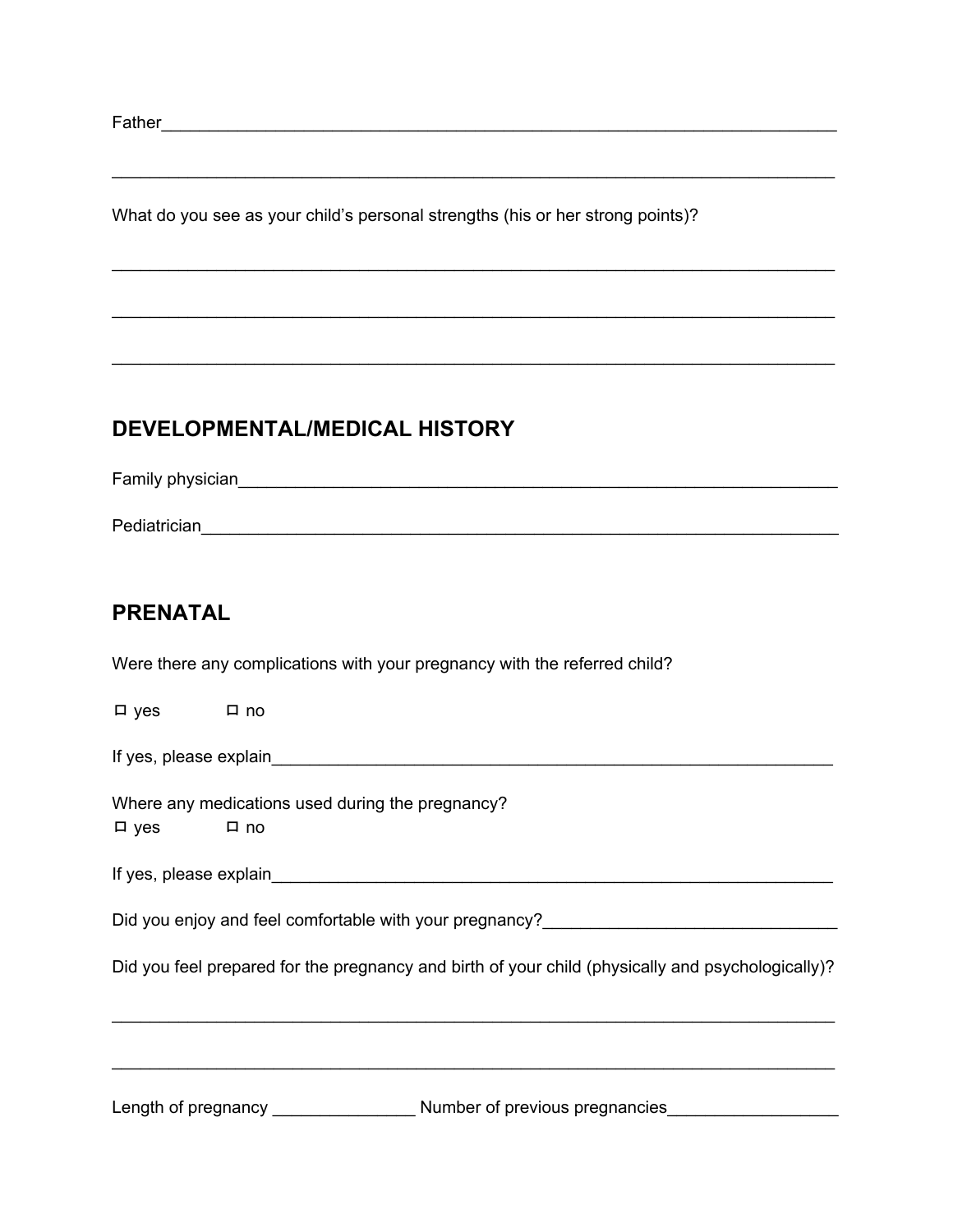# **BIRTH**

|                      | Length of labour________________________Any complications?______________________ |  |
|----------------------|----------------------------------------------------------------------------------|--|
|                      | □ Induced □ Fetal distress □ C-section □ Forceps used                            |  |
|                      | Was there anything about the birth that was unusual or disturbing?               |  |
|                      |                                                                                  |  |
|                      | Did the mother experience any post-partum blues or depression?                   |  |
| $\Box$ yes $\Box$ no |                                                                                  |  |
|                      |                                                                                  |  |
|                      | Was there anything about becoming a parent that surprised or worried you?        |  |
|                      |                                                                                  |  |
|                      |                                                                                  |  |
|                      |                                                                                  |  |
| <b>NEONATAL</b>      |                                                                                  |  |

| Baby's birth weight: ______      |                       |      |                      |  |  |  |  |
|----------------------------------|-----------------------|------|----------------------|--|--|--|--|
| Following delivery did the baby: |                       |      |                      |  |  |  |  |
| $\Box$ look blue at birth        | $\Box$ require oxygen |      | $\Box$ have jaundice |  |  |  |  |
| Was medication used?             | $\square$ yes         | □ no |                      |  |  |  |  |
| If yes, what reason              |                       |      |                      |  |  |  |  |
| Bottle or breastfed?             |                       |      | How long?            |  |  |  |  |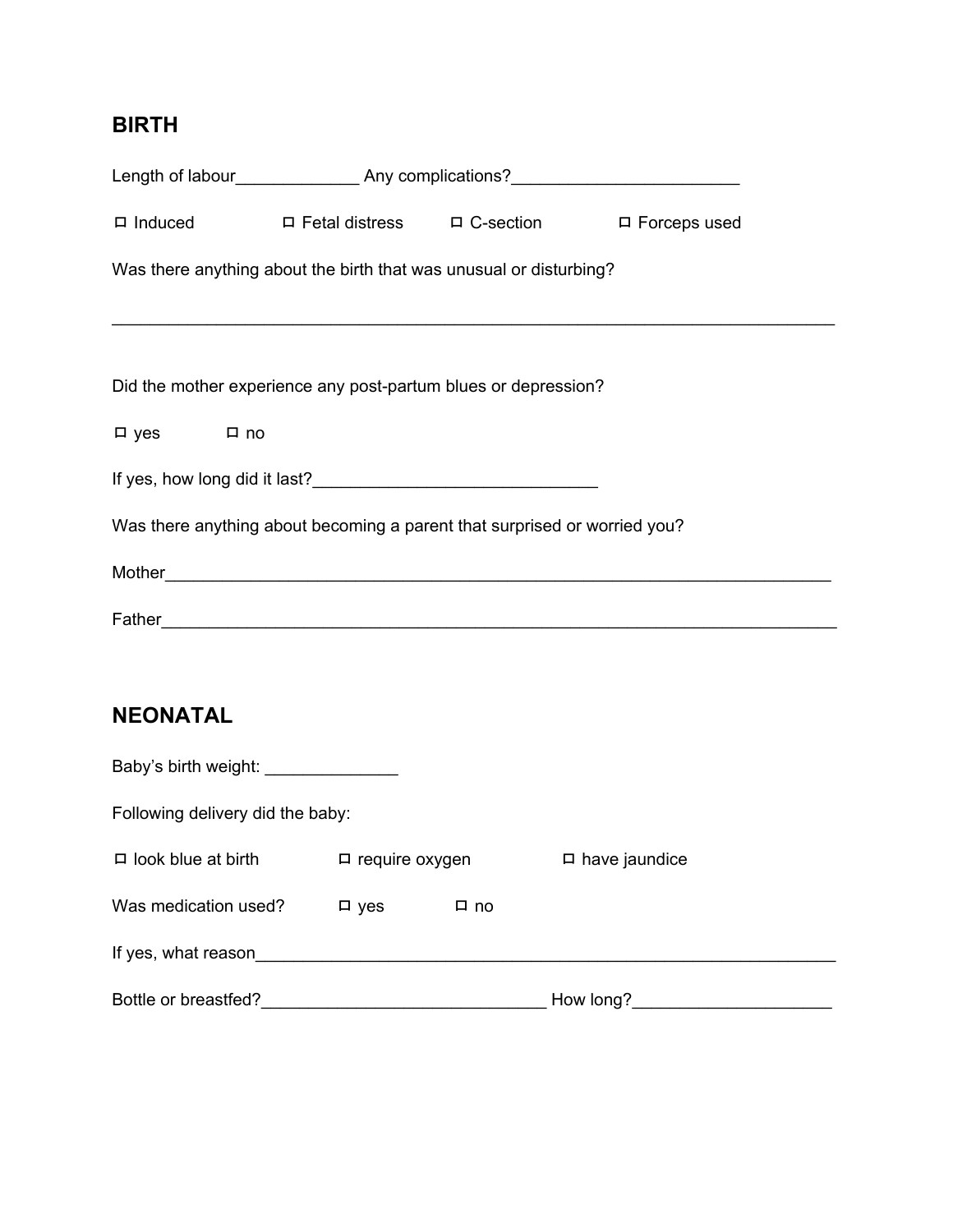Were there problems with:

| $\Box$ Sucking  | $\Box$ Feeding   | $\Box$ Breathing | $\Box$ Colic    |
|-----------------|------------------|------------------|-----------------|
| $\Box$ Vomiting | $\Box$ Breathing | $\Box$ Crying    | $\Box$ Sleeping |

ロ Food refusa

Describe your child's temperament as a baby. What kind of baby was he/she?

\_\_\_\_\_\_\_\_\_\_\_\_\_\_\_\_\_\_\_\_\_\_\_\_\_\_\_\_\_\_\_\_\_\_\_\_\_\_\_\_\_\_\_\_\_\_\_\_\_\_\_\_\_\_\_\_\_\_\_\_\_\_\_\_\_\_\_\_\_\_\_\_\_\_\_\_

\_\_\_\_\_\_\_\_\_\_\_\_\_\_\_\_\_\_\_\_\_\_\_\_\_\_\_\_\_\_\_\_\_\_\_\_\_\_\_\_\_\_\_\_\_\_\_\_\_\_\_\_\_\_\_\_\_\_\_\_\_\_\_\_\_\_\_\_\_\_\_\_\_\_\_\_

\_\_\_\_\_\_\_\_\_\_\_\_\_\_\_\_\_\_\_\_\_\_\_\_\_\_\_\_\_\_\_\_\_\_\_\_\_\_\_\_\_\_\_\_\_\_\_\_\_\_\_\_\_\_\_\_\_\_\_\_\_\_\_\_\_\_\_\_\_\_\_\_\_\_\_\_

\_\_\_\_\_\_\_\_\_\_\_\_\_\_\_\_\_\_\_\_\_\_\_\_\_\_\_\_\_\_\_\_\_\_\_\_\_\_\_\_\_\_\_\_\_\_\_\_\_\_\_\_\_\_\_\_\_\_\_\_\_\_\_\_\_\_\_\_\_\_\_\_\_\_\_\_

\_\_\_\_\_\_\_\_\_\_\_\_\_\_\_\_\_\_\_\_\_\_\_\_\_\_\_\_\_\_\_\_\_\_\_\_\_\_\_\_\_\_\_\_\_\_\_\_\_\_\_\_\_\_\_\_\_\_\_\_\_\_\_\_\_\_\_\_\_\_\_\_\_\_\_\_

\_\_\_\_\_\_\_\_\_\_\_\_\_\_\_\_\_\_\_\_\_\_\_\_\_\_\_\_\_\_\_\_\_\_\_\_\_\_\_\_\_\_\_\_\_\_\_\_\_\_\_\_\_\_\_\_\_\_\_\_\_\_\_\_\_\_\_\_\_\_\_\_\_\_\_\_

\_\_\_\_\_\_\_\_\_\_\_\_\_\_\_\_\_\_\_\_\_\_\_\_\_\_\_\_\_\_\_\_\_\_\_\_\_\_\_\_\_\_\_\_\_\_\_\_\_\_\_\_\_\_\_\_\_\_\_\_\_\_\_\_\_\_\_\_\_\_\_\_\_\_\_\_

How easy/hard was it to bond with your baby?

## **CHILDHOOD**

Has your child ever experienced:

- ロ hospitalization ロ polio ロ dizzy spells
- 
- 
- 
- 
- ロ head injury ロ migraines ロ wheezing
- ロ vision problems ロ frequent colds ロ food allergies
- 
- 
- 
- 
- 
- ロ high fever ロ ear infections ロ hives
	-
	-
	-
- ロ meningitis/encephalitis ロ dark circles under eyes ロ drug allergies
	-
- 
- ロ measles ロ mumps ロ D mumps ロ Scarlet fever
- ロ seizures ロ asthma ロ infections
	-
- ロ AIDS ロ rheumatism ロ heart disease
	-
	-
	-
- ロ bone fractures ロ diabetes ロ environmental allergies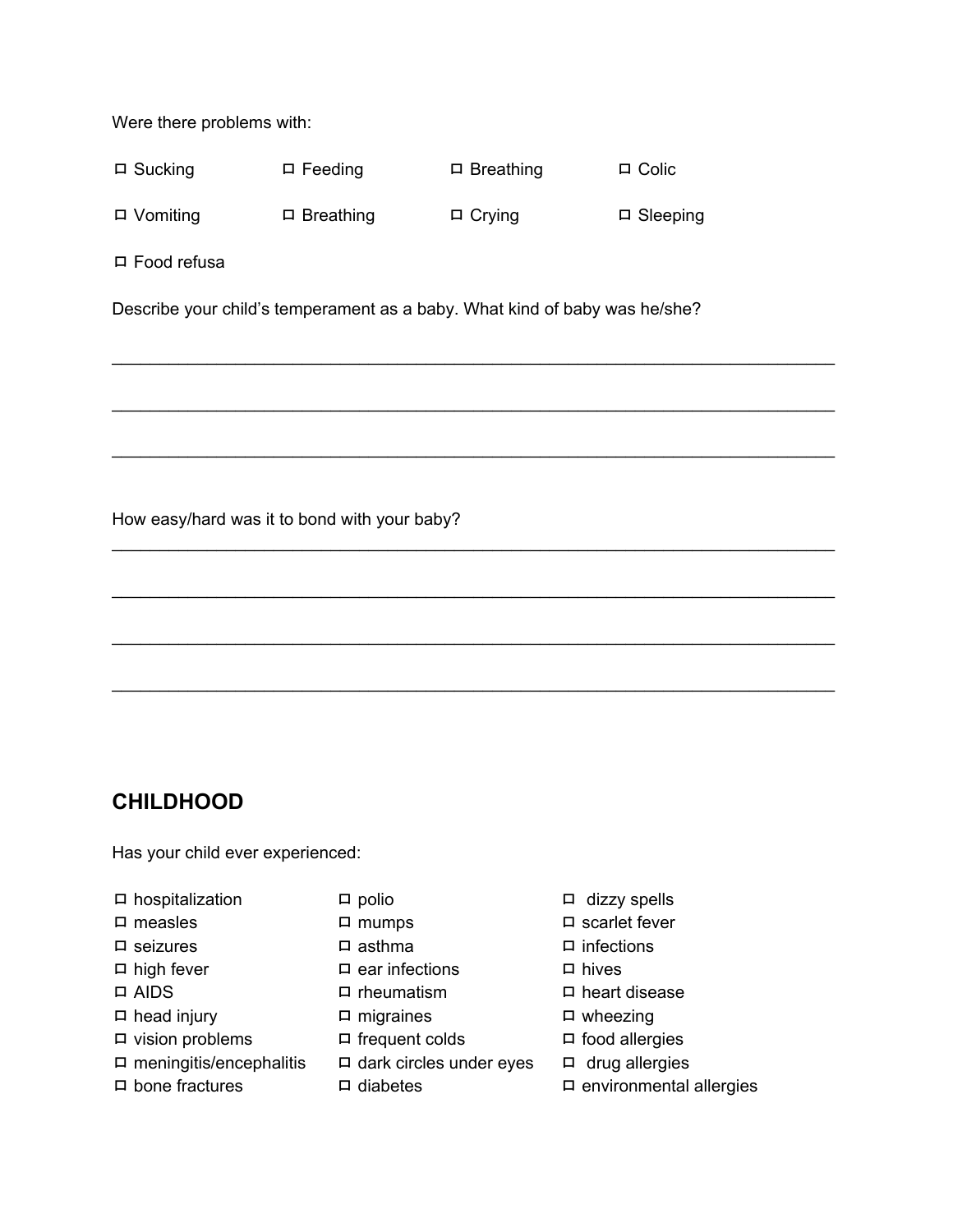| Are there any medical problems currently affecting your child? |  |  |  |  |
|----------------------------------------------------------------|--|--|--|--|
| □ yes □ no                                                     |  |  |  |  |
| If yes, explain                                                |  |  |  |  |
| Is your child currently receiving any medications?             |  |  |  |  |
| $\Box$ yes $\Box$ no                                           |  |  |  |  |
|                                                                |  |  |  |  |
| Does your child miss school frequently because of illness?     |  |  |  |  |
| □ yes □ no                                                     |  |  |  |  |
|                                                                |  |  |  |  |

Please indicate any hospitalizations/injuries/accidents/operations your child has experienced:

| Description | Age | Length of Hospital | Stay |
|-------------|-----|--------------------|------|
|             |     |                    |      |
|             |     |                    |      |
|             |     |                    |      |
|             |     |                    |      |
|             |     |                    |      |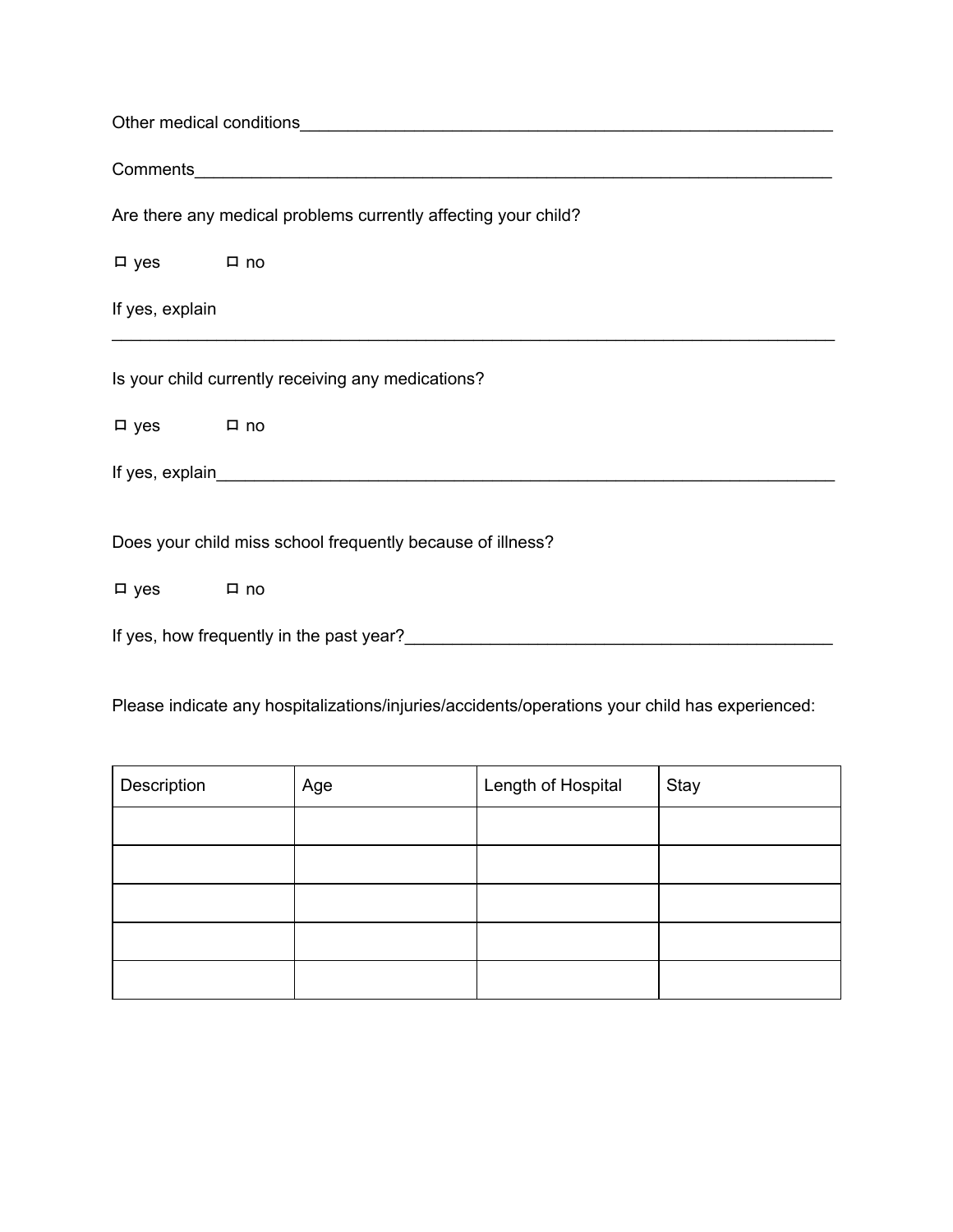Please list any special tests/assessments your child has completed:

| <b>Test</b>                         | <b>Test Age</b> | Where was it done? | <b>Results</b> |
|-------------------------------------|-----------------|--------------------|----------------|
| Hearing                             |                 |                    |                |
| Vision                              |                 |                    |                |
| EEG (brain wave)                    |                 |                    |                |
| Neurological                        |                 |                    |                |
| Allergies                           |                 |                    |                |
| Psychological/<br>Psychoeducational |                 |                    |                |
| Speech Language                     |                 |                    |                |
| Occupational<br>Therapy             |                 |                    |                |
| School                              |                 |                    |                |
| Other                               |                 |                    |                |

Please indicate your child's age when he/she achieved the following developmental milestones:

| Milestone | Sitting up | Walking | Toilet<br>trained<br>(day) | Toilet<br>trained<br>(night) | First words | Short<br>phrases | Dressing<br>self | Feeding<br>self |
|-----------|------------|---------|----------------------------|------------------------------|-------------|------------------|------------------|-----------------|
| Age       |            |         |                            |                              |             |                  |                  |                 |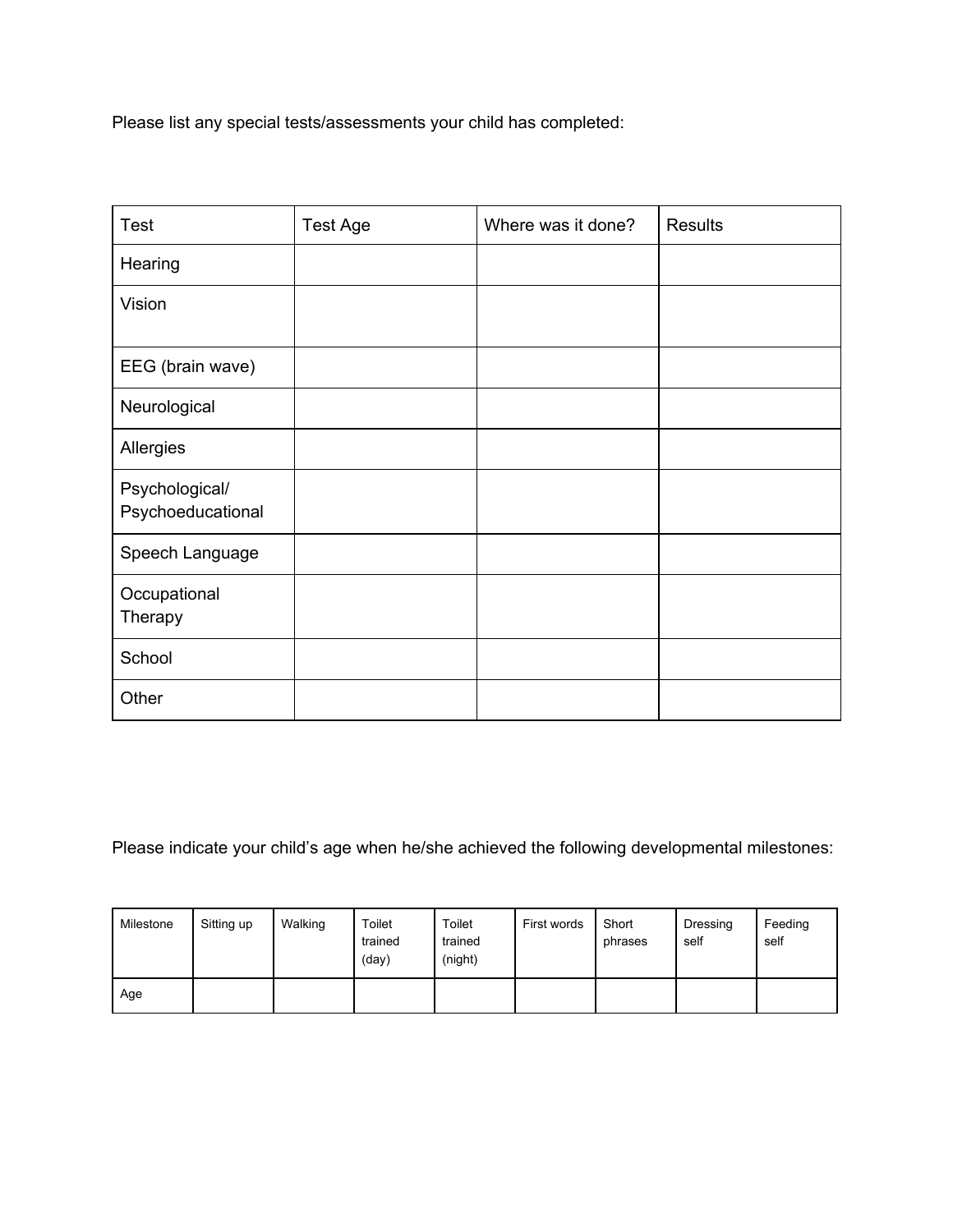Did you have any early concerns about your child's development in the following skill areas?

| Area                                                                                                    | Explain |
|---------------------------------------------------------------------------------------------------------|---------|
| Gross motor: running, walking, throwing                                                                 |         |
| Fine motor: using a pencil, manipulating<br>objects                                                     |         |
| Speech and language: comprehension,<br>pronunciation, verbal expression                                 |         |
| Cognitive development: general intelligence,<br>learning, memory, ability to problem-solve,<br>planning |         |
| Activity level, concentration, emotional<br>regulation                                                  |         |
| Social development: playing, social skills,<br>peer interactions, making friends                        |         |
| Independent functioning: eating, dressing<br>self, personal hygiene                                     |         |
| Other                                                                                                   |         |

Are any of these developmental areas still a concern to you now?

ロyes ロno

If yes, explain:\_\_\_\_\_\_\_\_\_\_\_\_\_\_\_\_\_\_\_\_\_\_\_\_\_\_\_\_\_\_\_\_\_\_\_\_\_\_\_\_\_\_\_\_\_\_\_\_\_\_\_\_\_\_

Has your child ever been separated from your family?

ロyes ロno

 $\overline{a}$ 

If yes, explain (please give age, length of separation, reason, and child's reaction)

\_\_\_\_\_\_\_\_\_\_\_\_\_\_\_\_\_\_\_\_\_\_\_\_\_\_\_\_\_\_\_\_\_\_\_\_\_\_\_\_\_\_\_\_\_\_\_\_\_\_\_\_\_\_\_\_\_\_\_\_\_\_\_\_\_\_\_\_\_\_\_\_\_\_\_\_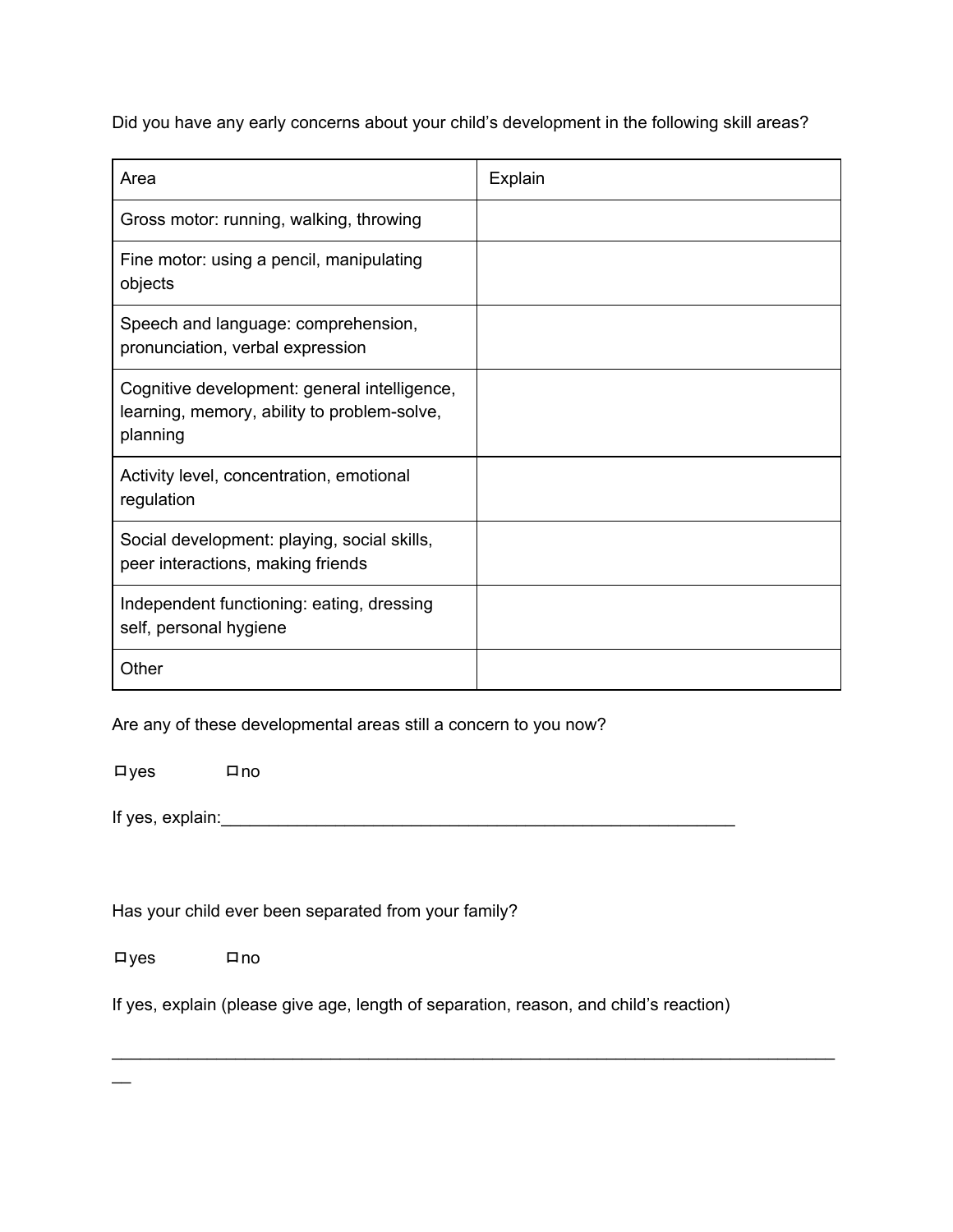Does your child currently become anxious around separations that occur in your routine?

 $\square$  yes  $\square$  no

If yes, 

## **BEHAVIOURAL CONCERNS**

Please check only the behaviours that are or were a concern to you:

|                      | Infancy (0-2 years) | Preschool (2-5 years) | School age (6 to 10<br>years) | Adolescence (11 plus<br>years) |
|----------------------|---------------------|-----------------------|-------------------------------|--------------------------------|
| Eating problems      |                     |                       |                               |                                |
| Sleeping problems    |                     |                       |                               |                                |
| Temper tantrums      |                     |                       |                               |                                |
| Thumb sucking        |                     |                       |                               |                                |
| Sexualized behaviour |                     |                       |                               |                                |
| Breath holding       |                     |                       |                               |                                |
| Muscle tics          |                     |                       |                               |                                |
| Unusual fears        |                     |                       |                               |                                |
| Anxious, worrying    |                     |                       |                               |                                |
| Separation anxiety   |                     |                       |                               |                                |
| Refusal to speak     |                     |                       |                               |                                |
| High activity level  |                     |                       |                               |                                |
| Destructiveness      |                     |                       |                               |                                |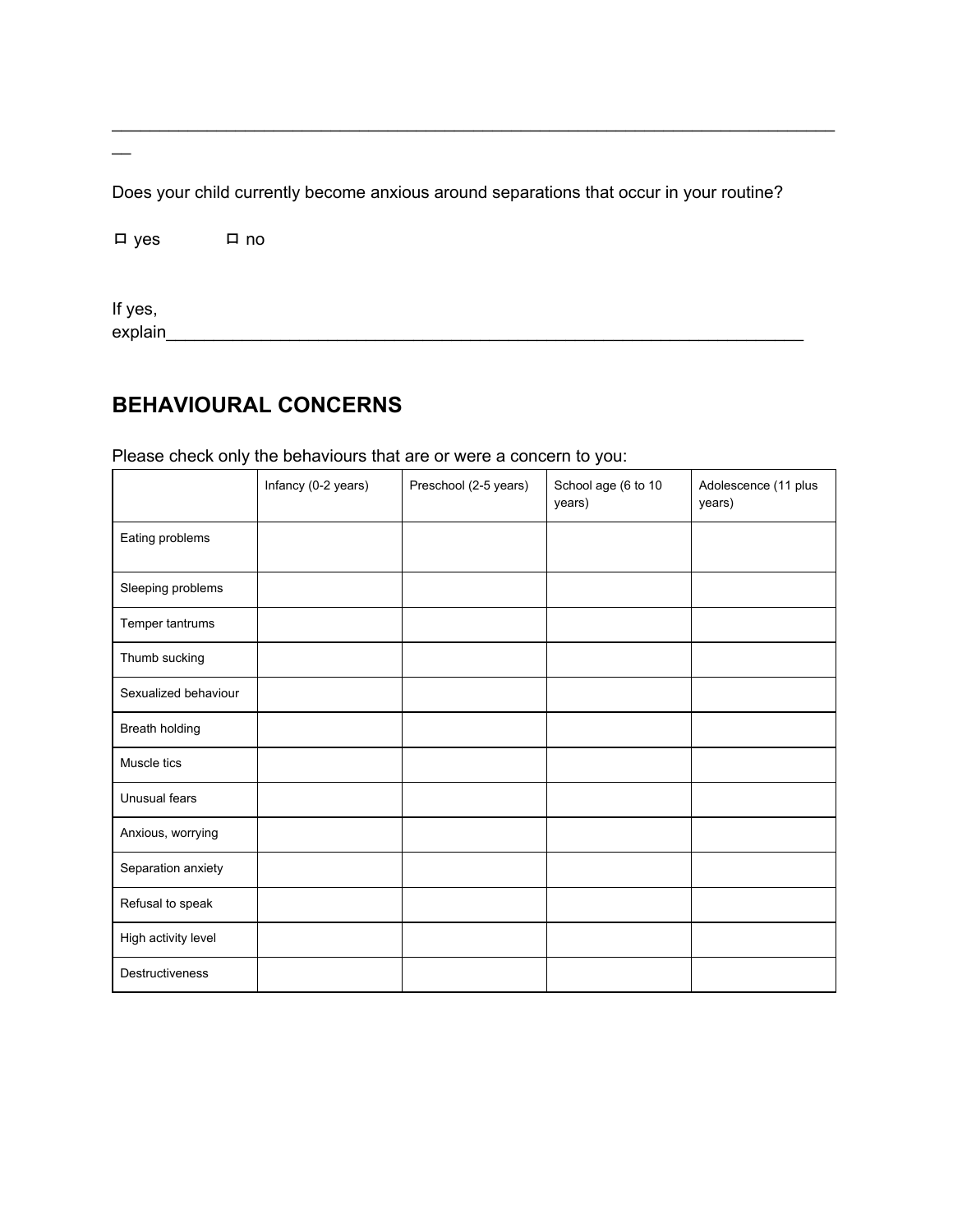# Please check only the behaviours that are or were a concern to you (continued…):

|                                           | Infancy (0-2 years) | Preschool (2-5 years) | School age (6 to 10<br>years) | Adolescence (11 plus<br>years) |
|-------------------------------------------|---------------------|-----------------------|-------------------------------|--------------------------------|
| Fire setting                              |                     |                       |                               |                                |
| Aggressiveness                            |                     |                       |                               |                                |
| Sibling rivalry                           |                     |                       |                               |                                |
| Inability to concentrate                  |                     |                       |                               |                                |
| Lying                                     |                     |                       |                               |                                |
| Restlessness                              |                     |                       |                               |                                |
| Stealing                                  |                     |                       |                               |                                |
| Excessive sadness,<br>crying              |                     |                       |                               |                                |
| Cruelty to younger<br>children or animals |                     |                       |                               |                                |
| Stubbornness                              |                     |                       |                               |                                |
| Easily distracted                         |                     |                       |                               |                                |
| Distinct mood swings                      |                     |                       |                               |                                |
| Overly compliant                          |                     |                       |                               |                                |
| Nightmares                                |                     |                       |                               |                                |
| Night terrors                             |                     |                       |                               |                                |
| Physical problems<br>without known cause  |                     |                       |                               |                                |
| Drug/alcohol use                          |                     |                       |                               |                                |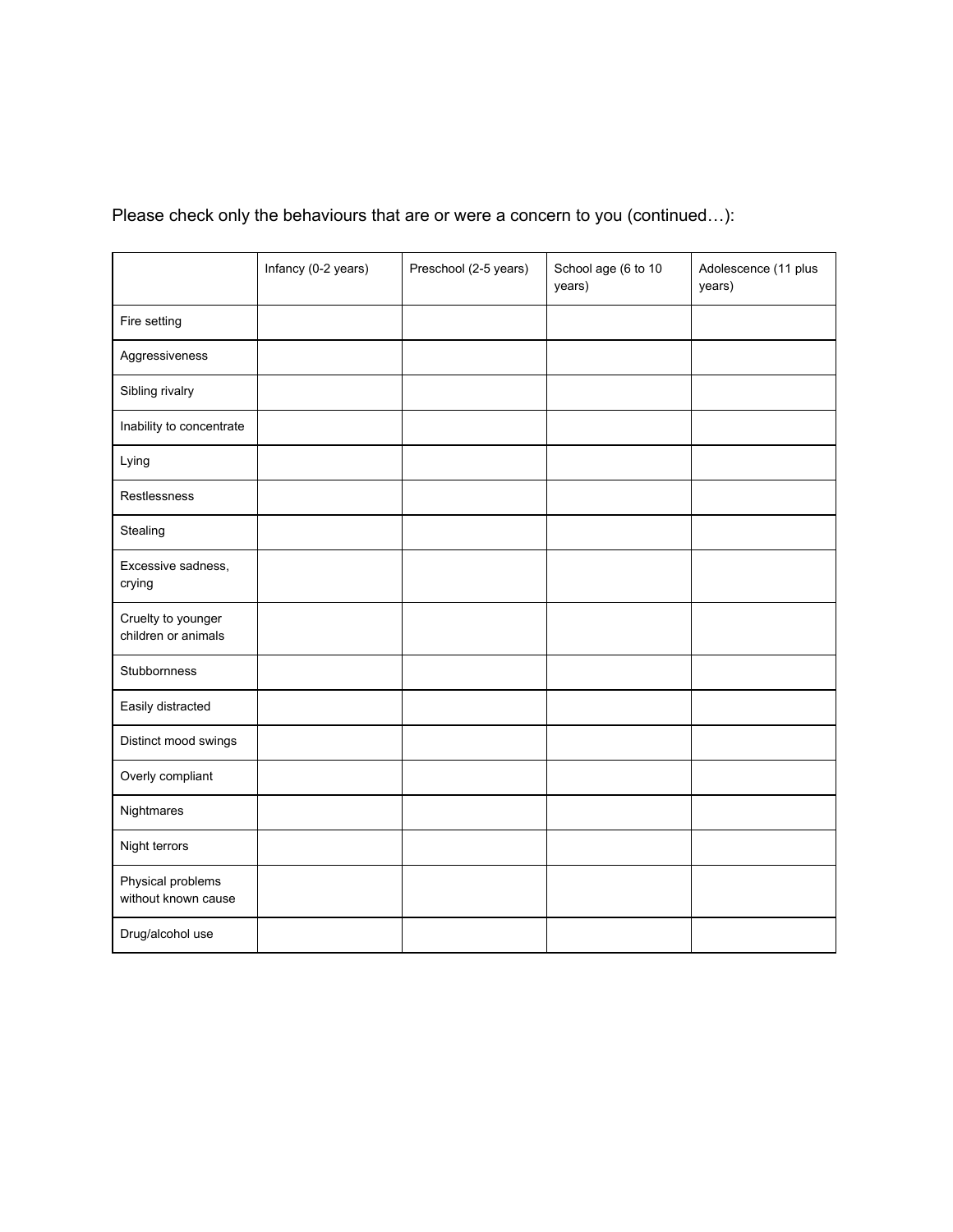#### Please check only the behaviours that are or were a concern to you (continued…):

|                                     | Infancy (0-2 years) | Preschool (2-5 years) | School age (6 to 10<br>years) | Adolescence (11 plus<br>years) |
|-------------------------------------|---------------------|-----------------------|-------------------------------|--------------------------------|
| Immature behaviour                  |                     |                       |                               |                                |
| Talks about killing self            |                     |                       |                               |                                |
| Skips school                        |                     |                       |                               |                                |
| Isolated or withdrawn               |                     |                       |                               |                                |
| Easily frustrated                   |                     |                       |                               |                                |
| Impulsive- acts without<br>thinking |                     |                       |                               |                                |
| Running away from<br>home           |                     |                       |                               |                                |

\_\_\_\_\_\_\_\_\_\_\_\_\_\_\_\_\_\_\_\_\_\_\_\_\_\_\_\_\_\_\_\_\_\_\_\_\_\_\_\_\_\_\_\_\_\_\_\_\_\_\_\_\_\_\_\_\_\_\_\_\_\_\_\_\_\_\_\_\_\_\_\_\_\_\_\_

\_\_\_\_\_\_\_\_\_\_\_\_\_\_\_\_\_\_\_\_\_\_\_\_\_\_\_\_\_\_\_\_\_\_\_\_\_\_\_\_\_\_\_\_\_\_\_\_\_\_\_\_\_\_\_\_\_\_\_\_\_\_\_\_\_\_\_\_\_\_\_\_\_\_\_\_

\_\_\_\_\_\_\_\_\_\_\_\_\_\_\_\_\_\_\_\_\_\_\_\_\_\_\_\_\_\_\_\_\_\_\_\_\_\_\_\_\_\_\_\_\_\_\_\_\_\_\_\_\_\_\_\_\_\_\_\_\_\_\_\_\_\_\_\_\_\_\_\_\_\_\_\_

Has your child had any particularly difficult years? Please describe:

### **CHILD MANAGEMENT**

 $\overline{\phantom{a}}$ 

 $\overline{\phantom{a}}$ 

 $\overline{\phantom{a}}$ 

Who usually disciplines your child?

| $\Box$ Father | $\Box$ Mother | $\Box$ Both | $\Box$ Other |
|---------------|---------------|-------------|--------------|
|               |               |             |              |

What have you found to be the most effective methods of managing/disciplining your child? (e.g., time out, taking away privileges, reasoning, rewards, spanking etc.)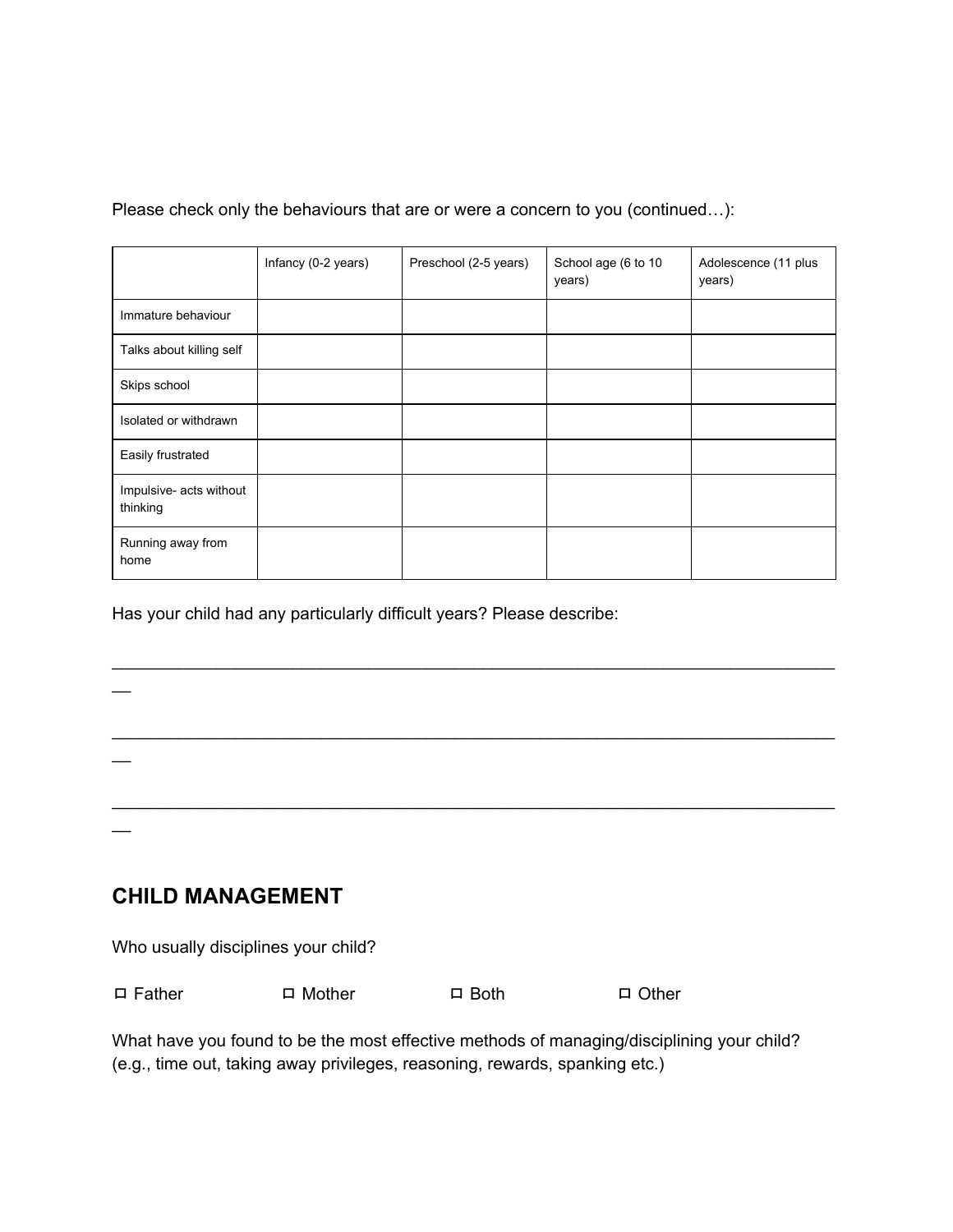How does your child react to discipline or limit-setting?

Is there agreement among the adults in your household on methods of child management?

\_\_\_\_\_\_\_\_\_\_\_\_\_\_\_\_\_\_\_\_\_\_\_\_\_\_\_\_\_\_\_\_\_\_\_\_\_\_\_\_\_\_\_\_\_\_\_\_\_\_\_\_\_\_\_\_\_\_\_\_\_\_\_\_\_\_\_\_\_\_\_\_\_\_\_\_

\_\_\_\_\_\_\_\_\_\_\_\_\_\_\_\_\_\_\_\_\_\_\_\_\_\_\_\_\_\_\_\_\_\_\_\_\_\_\_\_\_\_\_\_\_\_\_\_\_\_\_\_\_\_\_\_\_\_\_\_\_\_\_\_\_\_\_\_\_\_\_\_\_\_\_\_

\_\_\_\_\_\_\_\_\_\_\_\_\_\_\_\_\_\_\_\_\_\_\_\_\_\_\_\_\_\_\_\_\_\_\_\_\_\_\_\_\_\_\_\_\_\_\_\_\_\_\_\_\_\_\_\_\_\_\_\_\_\_\_\_\_\_\_\_

\_\_\_\_\_\_\_\_\_\_\_\_\_\_\_\_\_\_\_\_\_\_\_\_\_\_\_\_\_\_\_\_\_\_\_\_\_\_\_\_\_\_\_\_\_\_\_\_\_\_\_\_\_\_\_\_\_\_\_\_\_\_\_\_\_\_\_\_\_\_\_\_\_\_\_\_

\_\_\_\_\_\_\_\_\_\_\_\_\_\_\_\_\_\_\_\_\_\_\_\_\_\_\_\_\_\_\_\_\_\_\_\_\_\_\_\_\_\_\_\_\_\_\_\_\_\_\_\_\_\_\_\_\_\_\_\_\_\_\_\_\_\_\_\_\_\_\_\_\_\_\_\_

## **CHILD CARE/PRE-SCHOOL EXPERIENCES**

Early child care provided by:

 $\overline{\phantom{a}}$ 

 $\overline{\phantom{a}}$ 

 $\overline{\phantom{a}}$ 

 $\overline{\phantom{a}}$ 

 $\overline{\phantom{0}}$ 

| $\Box$ Parents only |      |       | from to years of age |
|---------------------|------|-------|----------------------|
| $\Box$ Babysitters  |      |       | from to years of age |
| $\Box$ Nanny        | from |       | to years of age      |
| $\Box$ Day care     |      |       | from to years of age |
| $\Box$ Pre-school   |      |       | from to years of age |
| $\Box$ Other        | from | to to | years of age         |

\_\_\_\_\_\_\_\_\_\_\_\_\_\_\_\_\_\_\_\_\_\_\_\_\_\_\_\_\_\_\_\_\_\_\_\_\_\_\_\_\_\_\_\_\_\_\_\_\_\_\_\_\_\_\_\_\_\_\_\_\_\_\_\_\_\_\_\_\_\_\_\_\_\_\_\_

How did your child react/adjust to these child care experiences?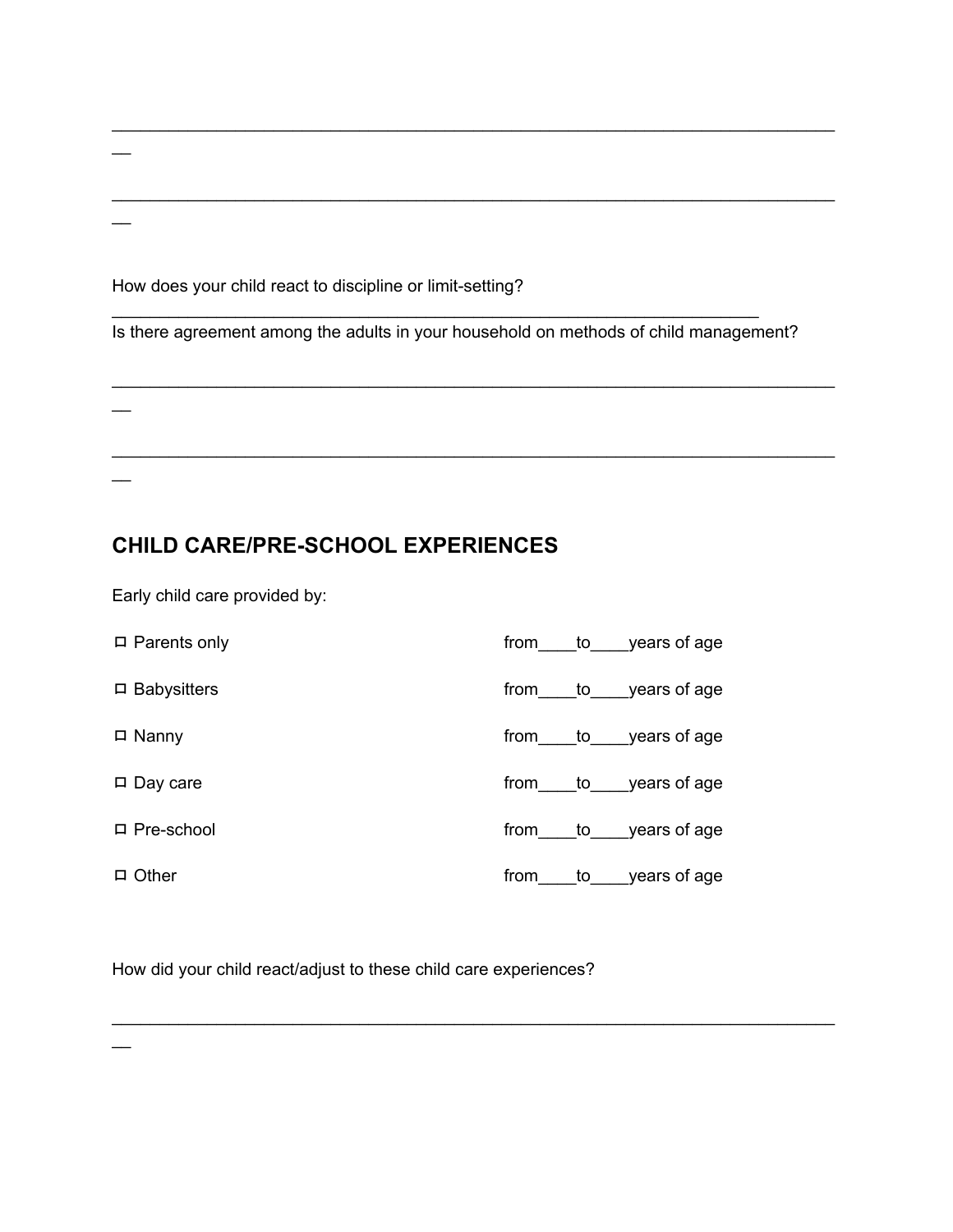Were you satisfied with the care your child received?

## **SCHOOL EXPERIENCES**

School(s) attended:

Location:

 $\overline{\phantom{a}}$ 

 $\overline{\phantom{a}}$ 

 $\overline{\phantom{a}}$ 

Has your child received or been involved in any of the following?

ロ Learning disability/special ed class ロ Language immersion ロ Behavioural adjustment class ロ Readiness programs

\_\_\_\_\_\_\_\_\_\_\_\_\_\_\_\_\_\_\_\_\_\_\_\_\_\_\_\_\_\_\_\_\_\_\_\_\_\_\_\_\_\_\_\_\_\_\_\_\_\_\_\_\_\_\_\_\_\_\_\_\_\_\_\_\_\_\_\_\_\_\_\_\_\_\_\_

\_\_\_\_\_\_\_\_\_\_\_\_\_\_\_\_\_\_\_\_\_\_\_\_\_\_\_\_\_\_\_\_\_\_\_\_\_\_\_\_\_\_\_\_\_\_\_\_\_\_\_\_\_\_\_\_\_\_\_\_\_\_\_\_\_\_\_\_\_\_\_\_\_\_\_\_

\_\_\_\_\_\_\_\_\_\_\_\_\_\_\_\_\_\_\_\_\_\_\_\_\_\_\_\_\_\_\_\_\_\_\_\_\_\_\_\_\_\_\_\_\_\_\_\_\_\_\_\_\_\_\_\_\_\_\_\_\_\_\_\_\_\_\_\_\_\_\_\_\_\_\_\_

\_\_\_\_\_\_\_\_\_\_\_\_\_\_\_\_\_\_\_\_\_\_\_\_\_\_\_\_\_\_\_\_\_\_\_\_\_\_\_\_\_\_\_\_\_\_\_\_\_\_\_\_\_\_\_\_\_\_\_\_\_\_\_\_\_\_\_\_\_\_\_\_\_\_\_\_

ロ Remedial classes ロ ロ Tutoring

ロ Enrichment/gifted classes ロ Grade failure

Are you satisfied with your child's current school program?

ロ yes ロ no

Comments:

 $\overline{a}$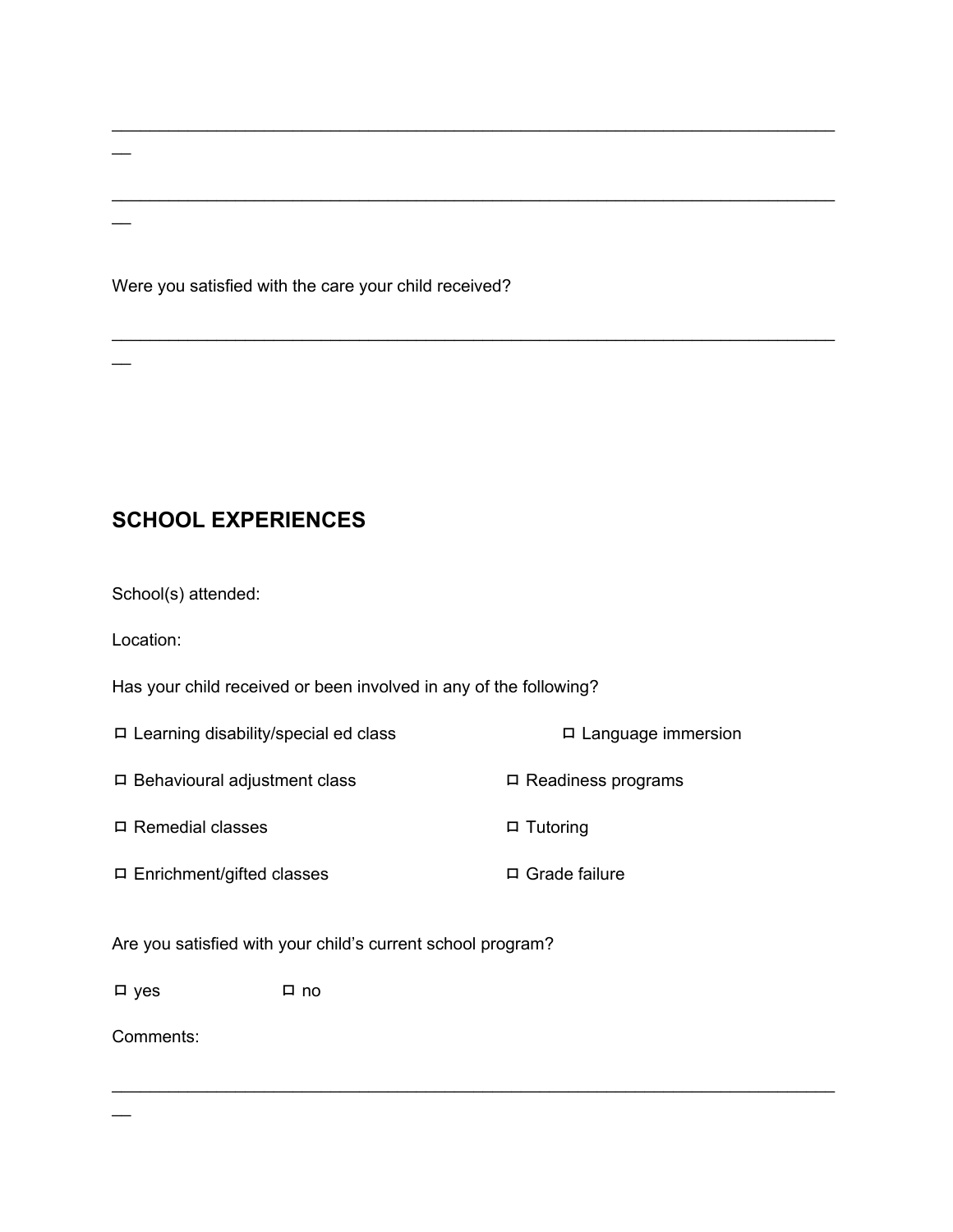Does your child:

 $\overline{\phantom{0}}$ 

Like school  $\n *Lyes*\n$  $\Box$  no

Like teachers  $\n *Lyes*\n$  $\Box$  no

Get along with peers  $\n *Lyes*\n$  $\Box$  no

List any school problems which are of concern to you:

#### ADDITIONAL COMMENTS

 $\overline{\phantom{a}}$ 

Please provide any additional information that you feel is relevant to this referral: